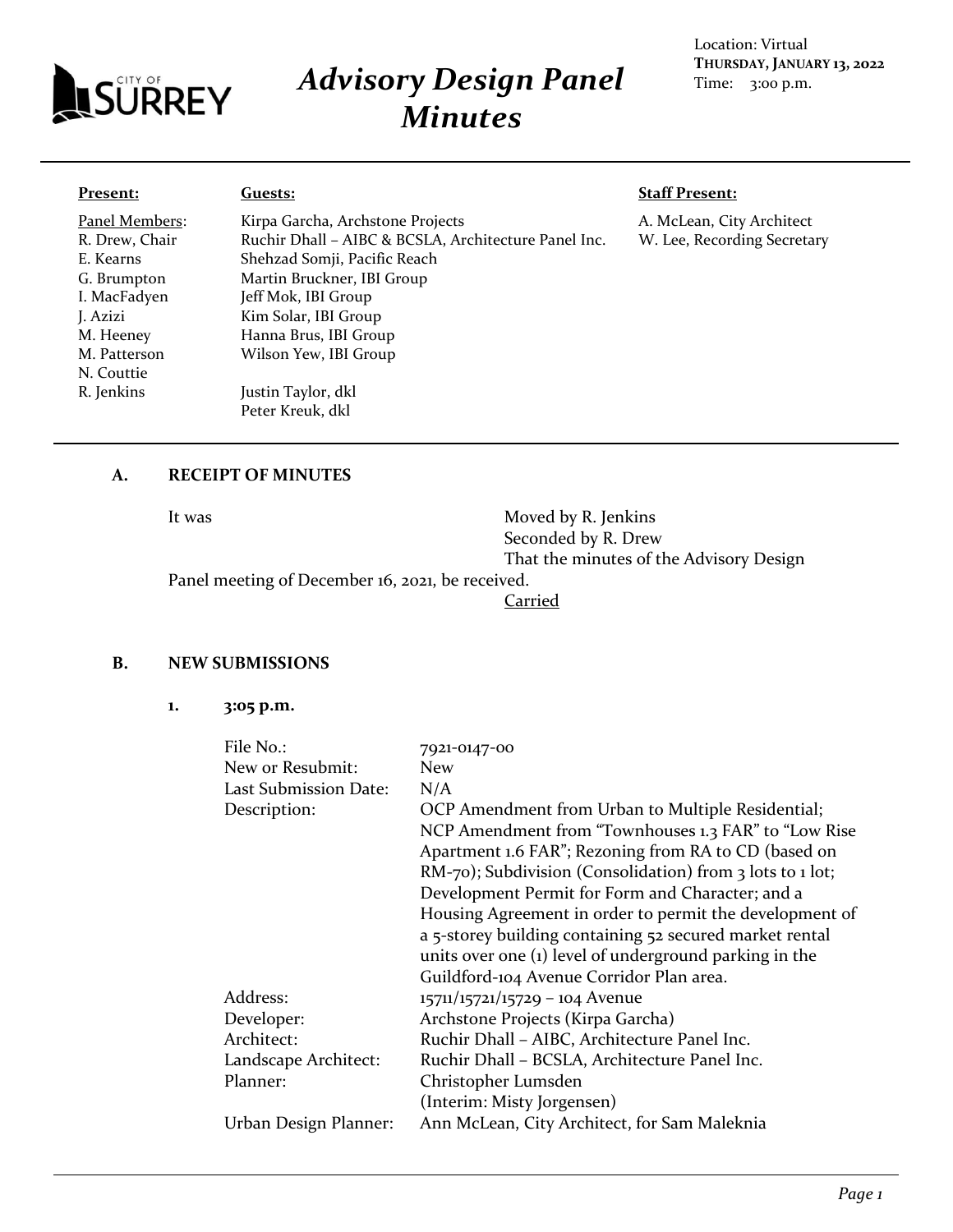The City Architect advised that staff support the form, use, and siting of the project.

The Panel was asked to comment on the overall form of development including its height in the context, the interfaces with the public realm and neighbouring sites, and the character of the building in the neighbourhood context.

The Project Architect presented an overview of the site planning, streetscapes, building concept, floor plans, and elevations.

The Landscape Architect presented an overview of the general concept for the Landscape design.

#### **ADVISORY DESIGN PANEL STATEMENT OF REVIEW**

It was Moved by Norm Couttie Seconded by Emily Kearns That the Advisory Design Panel (ADP) is in

CONDITIONAL SUPPORT of the project and recommends that the applicant address the following issues to the satisfaction of the Planning & Development Department and, at the discretion of Planning staff, resubmit the project to the ADP for review.

#### Carried

Key Points

- Consider further development of the parkade slab-particularly how the main east / west slope meets the lower parkade ramp.
- Consider further development of the parkade with respect to visitor access, moving, loading, and waste management.
- Consider adding second gate between visitor and resident parking.
- Consider further design development of the expression of the southwest (chamfered) corner.
- Consider relocation the exterior bike parking to south yard, adjacent to the lobby.
- Reconsider the paving pattern at the main entry to address concerns regarding legibility with people with visual disabilities.
- Consider further development of the façade vocabulary; rationalize the use of frames.
- Consider distilling the material and colour palette and applying them in a more disciplined manner.
- Consider relocating landscaping notch along north band of landscaping to offer a more contiguous patio space for the residents. Maximize the patio area. Reconsider width of lane walkway.
- Consider providing more unprogrammed open space at roof top outdoor amenity.
- Consider providing enclosed access to the amenity floor, either by enclosing the access corridor and/or looking at a rear door on the elevator.
- Considering recessing suite entries to help visually break the length of the corridor.
- Consider basing your energy modeling on future climate files; provide cooling or at least prepare the building for cooling to be installed at a later date.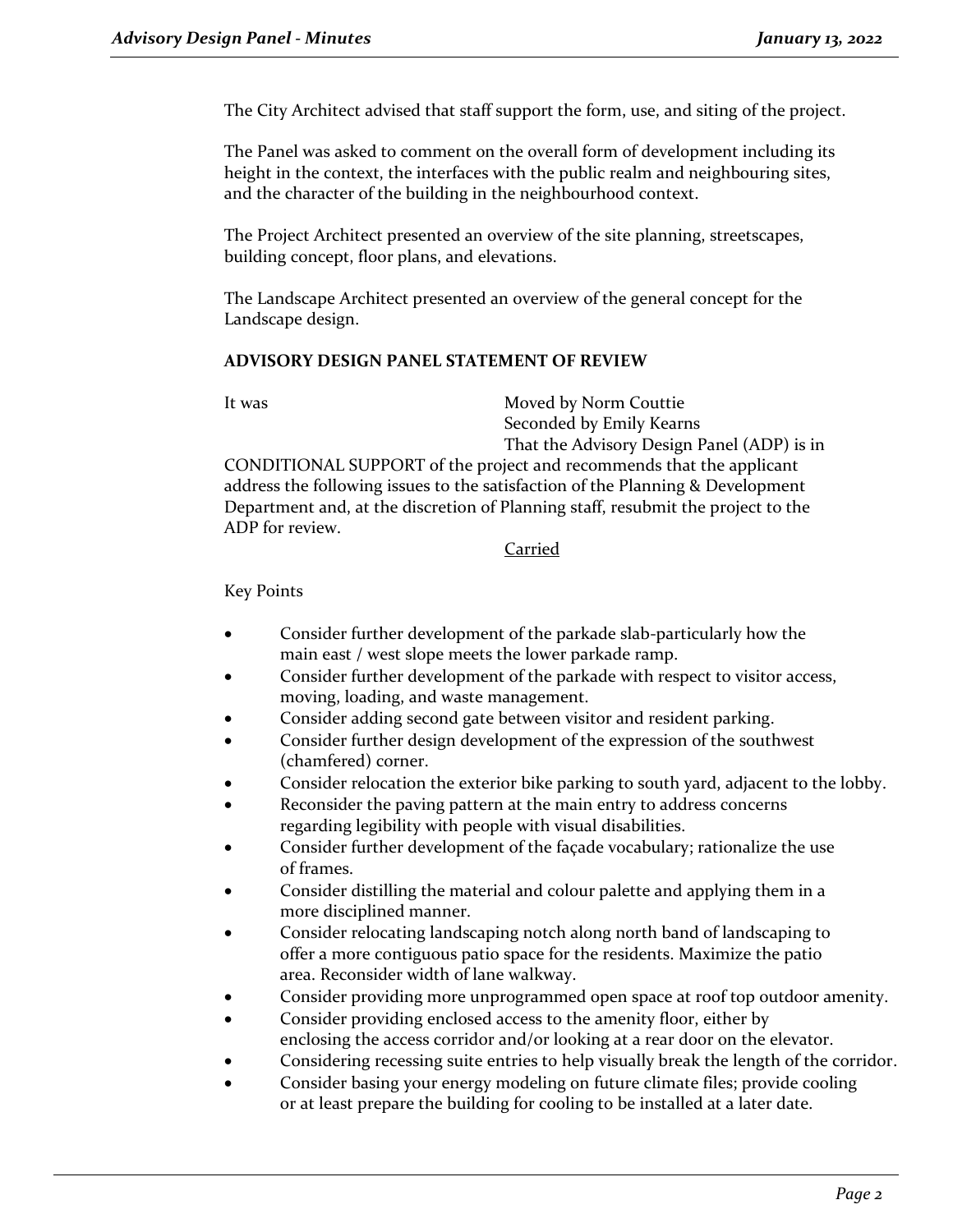#### Site

- Overall siting, landscaping, and building orientation done well.
- Good townhouse expression.

Form and Character

- Carefully review the parkade level to make sure that it addresses the functionality of the following:
	- Moving vans (rental projects typically have more frequent turnover)
	- Visitor parking security, access, and second gate.
	- Garbage and recycling pick-up
- Consider flipping the visitor bike parking to the east of the entry on 104 Avenue to provide more unit privacy and better public overlook of the bicycles to deter theft.
- On 157 Street (and east elevation), consider expressing fin walls/ 'portals' elements as larger and more robust, to double as solar shading devices.
- Consider the addition of larger windows on the elevation along 157 Street to activate this elevation and allow more natural light into suites (especially Unit A1).
- Review exiting to 104th from eastern exit stair and introduce an additional landing and stairs to grade, or a separate hallway access next to the stair, to ensure exiting works; revise elevations to suit.
- Provide some private outdoor space (i.e.: a balcony) for unit 108 on Level 1, as it appears from the sections/plans there is clearance above the underground parking ramp to provide this space.
- Consider reviewing the bedroom windows as they are very close and facing each other, which impacts the privacy of the units.
- There is good sun exposure for the rooftop amenity. However, take advantage of the view of the North and North-East. Recommend adjusting the outdoor space or shifting the area to the East and North.
- Strengthen the entry expression.
- Consider increasing the depth/length of the entry vestibule and making the entry more welcoming.
- Consider further design development to the lobby to allow for more space and better circulation. Recommend taking the corner as the lobby and shifting the door to 104 Ave.
- Consider adding expanded parcel storage within the lobby.
- Recommend recessing unit entries to break up the length of the main corridor.
- Closely review unit plans to ensure that they are functional and maximize natural light.
- Consider enlarging the living room window in the units on the west elevation.
- Consider further design development to the small balconies on level 2; ensure that they are big enough to be functional.
- Consider revisiting rooftop amenity to amend the layout so that access into and out of the space is better coordinated and take advantage of connecting the indoor and outdoor spaces.
- Consider finish materials closely for interiors to be appropriately selected for purpose built rental.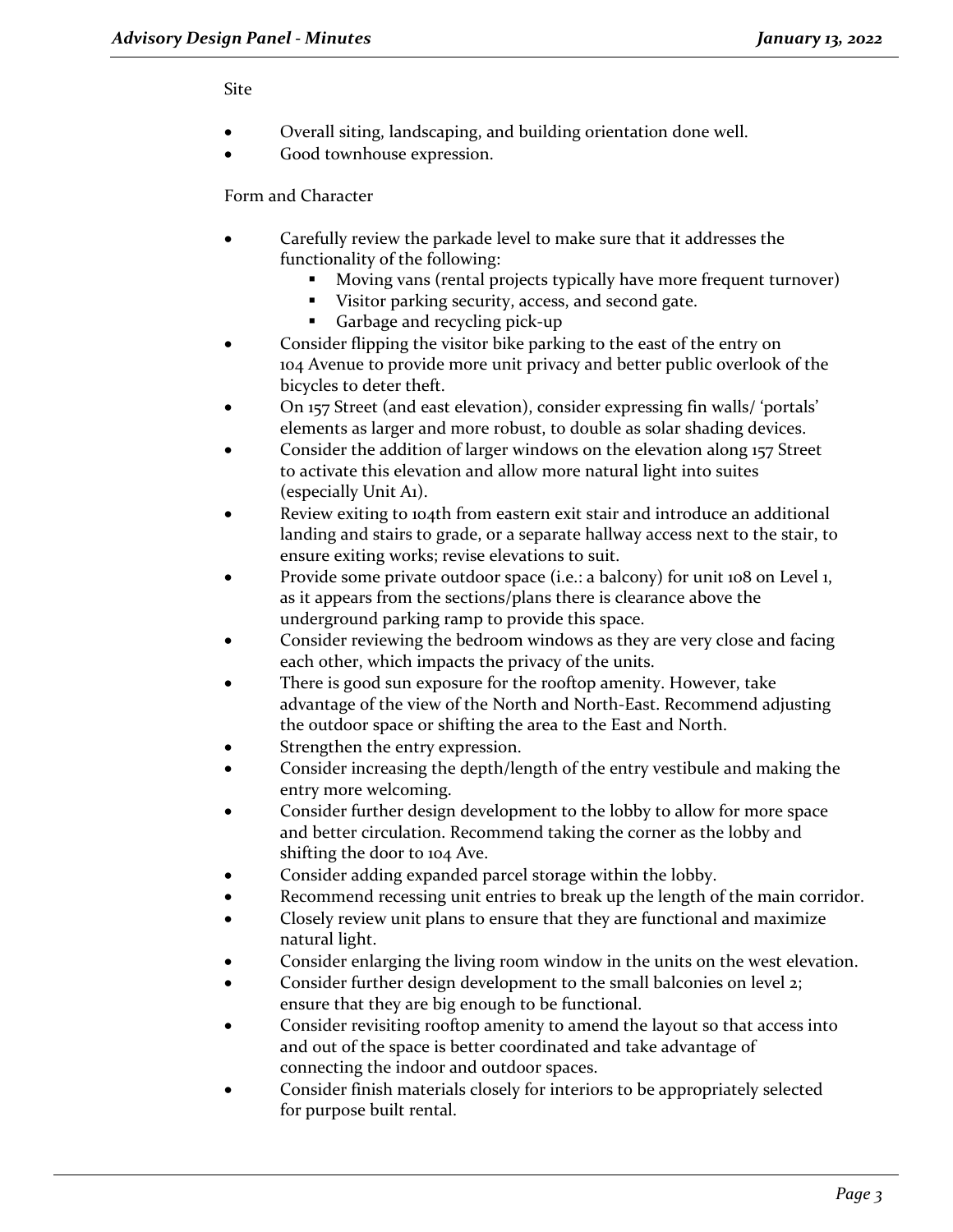# Landscape

- The project provides a good response to the grade change over the site. Landscape walls along the north edge appear to be well managed with respect to the required stepping. However, the stepping impacts the patio's which are quite small at 5' width. Perhaps consider relocating the notch in the patios for the trees to allow for a larger patio in the notch between units.
- Consider removing the small strip of planting between the bike parking and the sidewalk and adding the additional planting depth to the planting between the building and the bike parking.
- On the roof deck there appear to be quite a few amenities provided which is commendable. Consider whether the two garden plots are useful or whether this space might be better left open for circulation and gathering.
- Provide a design for the children's play area. Could be revised later once resident mix is known.
- Recommend that the play area on the roof be designed and better integrated to the rest of the amenity area. Play areas are excellent community building features on rental projects. Playground in the school requires crossing a very busy street so may not be workable for younger children.
- The planters on the roof edge appear to be quite high, to the height of the guard rail, with planting even higher. Consider dropping the height of the planters to over 2 feet, still providing buffering but not blocking views.
- Tapered sidewalk along lane will look odd. Recommend maintaining a consistent and minimized width to hopefully allow for increased size private patios.
- Recommend adding trees to planting plan in area on 157th near lane for shading and privacy. These are shown on the model views but not on the plan.
- Good to see some Magnolias on the project. However, the specified tree type is evergreen which can provide good shade in the summer but in the winter the growth habit and leaf type can make the spaces under feel very dark. It is also not clear from the sections that there is adequate soil depth for these trees.

# **CPTED**

The recess on east side may create an unsafe condition. Recommend a careful CPTED review.

# Sustainability

• Consider using future weather files for energy modelling and passive cooling analysis; if no cooling then future proof for its provision.

# Accessibility

Consider providing an indoor connection to rooftop indoor amenity spaces, including access to the Accessible washroom.

# R. Jenkins left the meeting.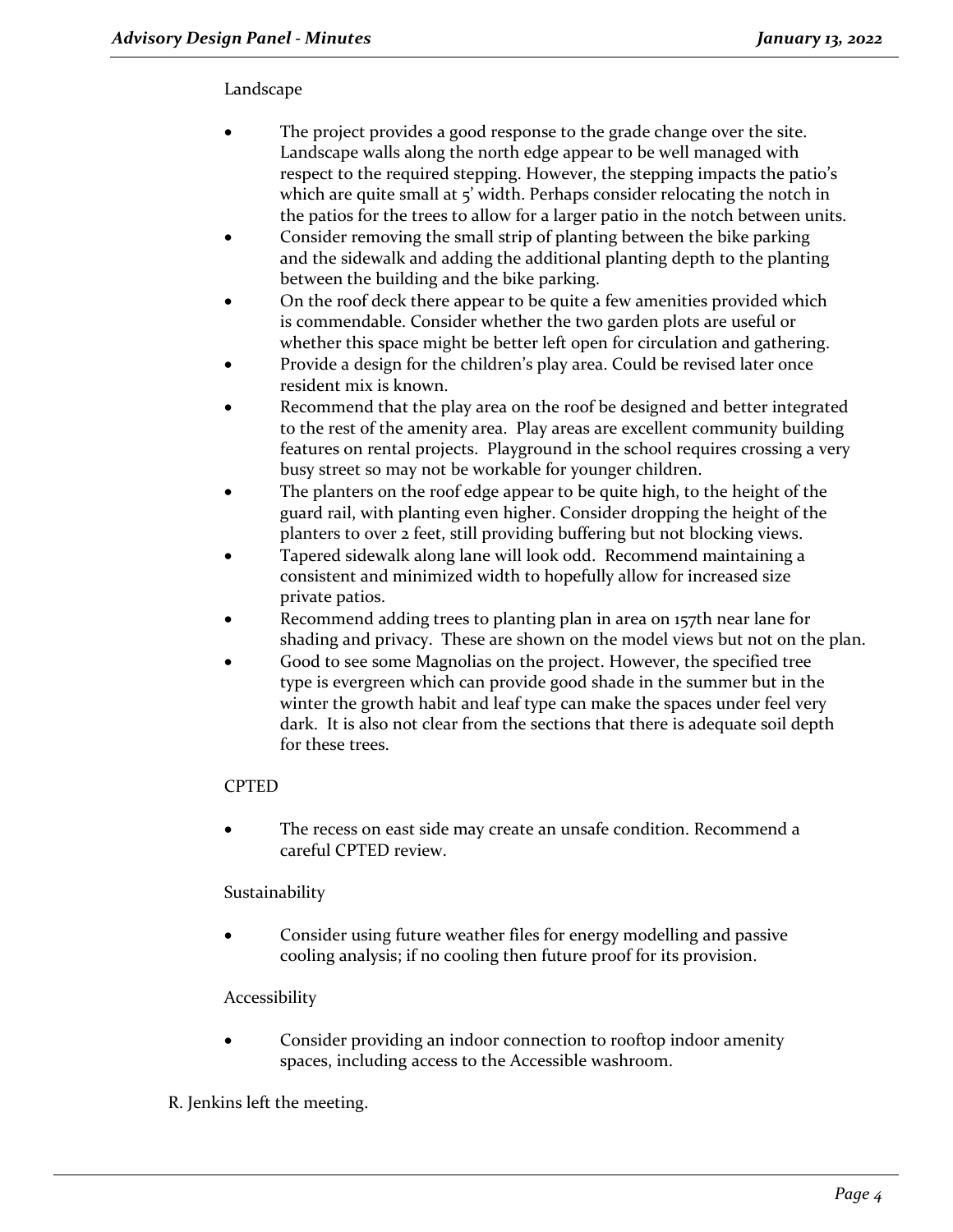#### **2. 4:45 p.m.**

| File No.:             | 7917-0577-00                                                 |
|-----------------------|--------------------------------------------------------------|
| New or Resubmit:      | <b>New</b>                                                   |
| Last Submission Date: | N/A                                                          |
| Description:          | Rezoning from C-35 to CD (based on RM-135 and C-8) and a     |
|                       | Development Permit to allow a second high-rise on the        |
|                       | western portion of the Sheraton site (15269-104 Avenue) for  |
|                       | 280 dwelling units and 236 sq.m. of ground floor commercial  |
|                       | space, as well as a 5,218 sq.m. office expansion to the      |
|                       | Guildford Corporate Centre (10470-152 Street). A             |
|                       | Development Variance Permit is required for reduced setbacks |
|                       | in order to allow retention of the existing GCC building.    |
| Address:              | 15269-104 Ave (Sheraton)                                     |
|                       | 10470-152 Street (GCC)                                       |
| Developer:            | Shehzad Somji                                                |
| Architect:            | Martin Bruckner                                              |
| Landscape Architect:  | Justin Taylor                                                |
| Planner:              | Donald Nip                                                   |
| Urban Design Planner: | Ann McLean, City Architect, for Sam Maleknia                 |

The City Architect advised that the staff have worked with the applicant to develop a workable solution for this significant addition and generally support the proposal.

The Panel was asked to comment on the form and use of each component including both the Guildford Corporate Centre (GCC) and the hotel residential, the form and character of the proposed tower relative to the existing hotel, the treatment of the interface to the residential neighbour, and all public realm interfaces.

The Project Architect presented an overview of the site planning, streetscapes, building concept, floor plans, and elevations.

The Landscape Architect presented an overview of the general concept for the Landscape design.

#### **ADVISORY DESIGN PANEL STATEMENT OF REVIEW**

It was Moved by M. Heeney Seconded by M. Patterson That the Advisory Design Panel (ADP) is in CONDITIONAL SUPPORT of the project and recommends that the applicant address the following issues to the satisfaction of the Planning & Development Department and, at the discretion of Planning staff, resubmit the project to the ADP for review.

#### Carried

One Panel member suggested that the proposal warranted support, but expressed interest in seeing the resolution of some of the recommendations.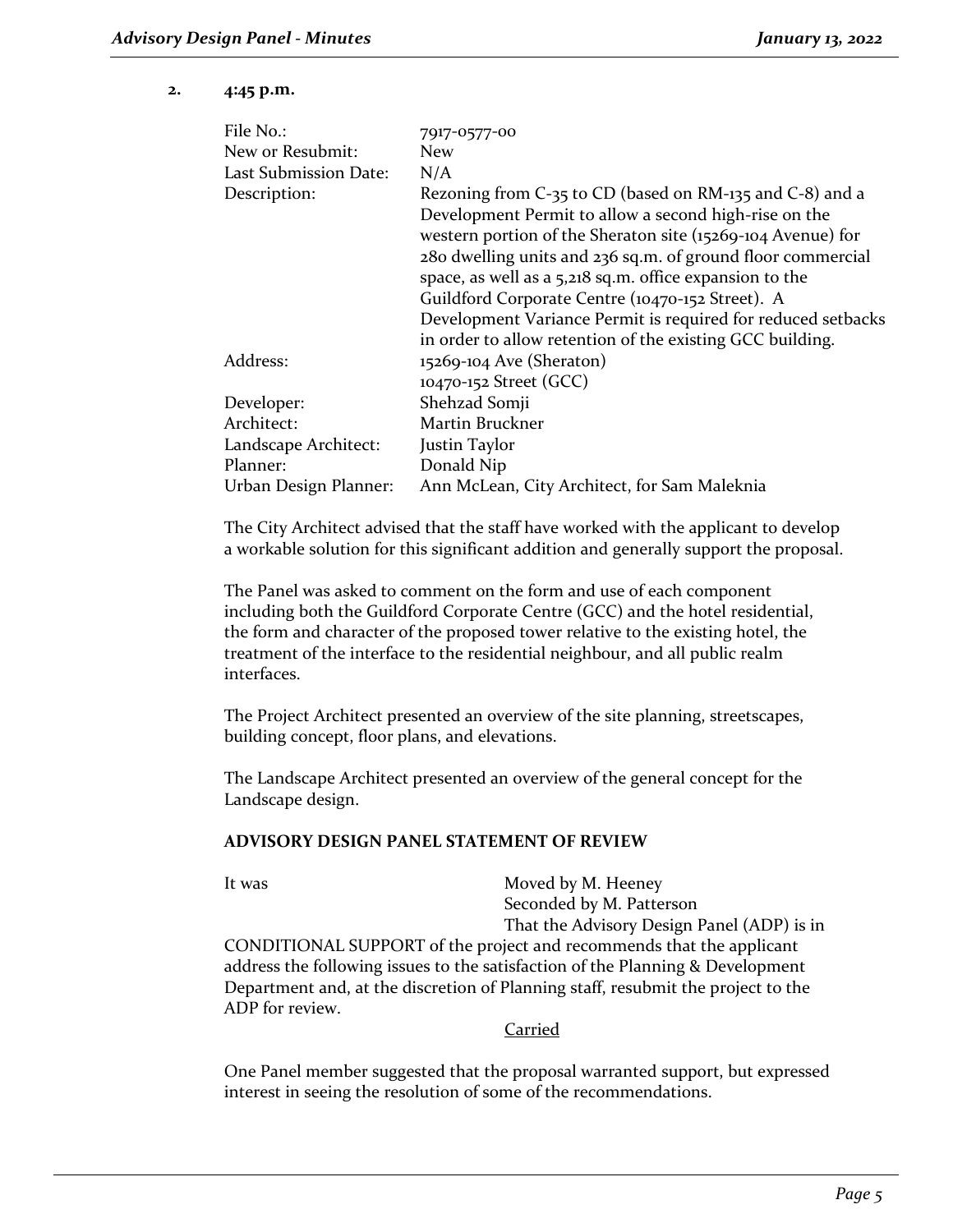# Key Points

- Considering providing temporary loading/unloading stalls adjacent to the residential tower parkade lobbies to facilitate grocery unloading activities.
- Consider increasing the number of active uses at grade along 104th Avenue.
- Consider providing a step or other measures to recognize and pay homage to the height of the Sheraton tower.
- Consider additional sun shading on west façade to help manage solar heating on that façade.
- Consider narrowing the width of the south façade. Work with the City to relocate the density to the top of the tower. Consider a purer rectangular form.
- Consider further landscape or amenity development of the existing Sheraton podium roof top.
- Consider enhancing the experience of moving between the GCC and the residential lobby. Provide over-head protection for path connecting residential parking structure at GCC and the residential tower. Consider a more formal expression at the west tower entry.
- Consider providing a pedestrian route through the block.
- Consider further development of the southeast plaza that addresses potential CPTED concerns.

# Site

- Commend the proponent for taking a high-density urban infill approach.
- Appreciate applicant's attempt to revitalize the area.
- Good design solution given all constraints. Elegant solution to parking.
- Project team to be complimented for a very complete application for what appears to be a tight and challenging site.

# Form and Character

- The overall form of the building is simple and elegant.
- Appreciate entire presentation. Good form and character, and attractive project.
- There appears to be a considerable amount of very visible membraned hotel roof evident in the renderings and 3D views. Applicant should consider opportunities to provide softening of this roof when viewed from the new residential tower through application of coloured gravels, low profile green roof or other such interventions.
- Consider providing an attractive mid-block pedestrian crossing that can be further improved when the neighboring properties are developed. This could also help improve the residents' experience travelling from the parking structure to their units.
- Consider modifying the residential tower massing (stepping) and fenestration to more specifically relate to the Sheraton tower height and expression. The overall new tower height could be increased to offset any loss of floor area from the stepping.
- The indoor and outdoor amenity allocation on different levels sounds generous. However, the outdoor amenity on Level 7 is broken into many parts, which would be better connected to each other; encourage connectivity with the outdoor amenity.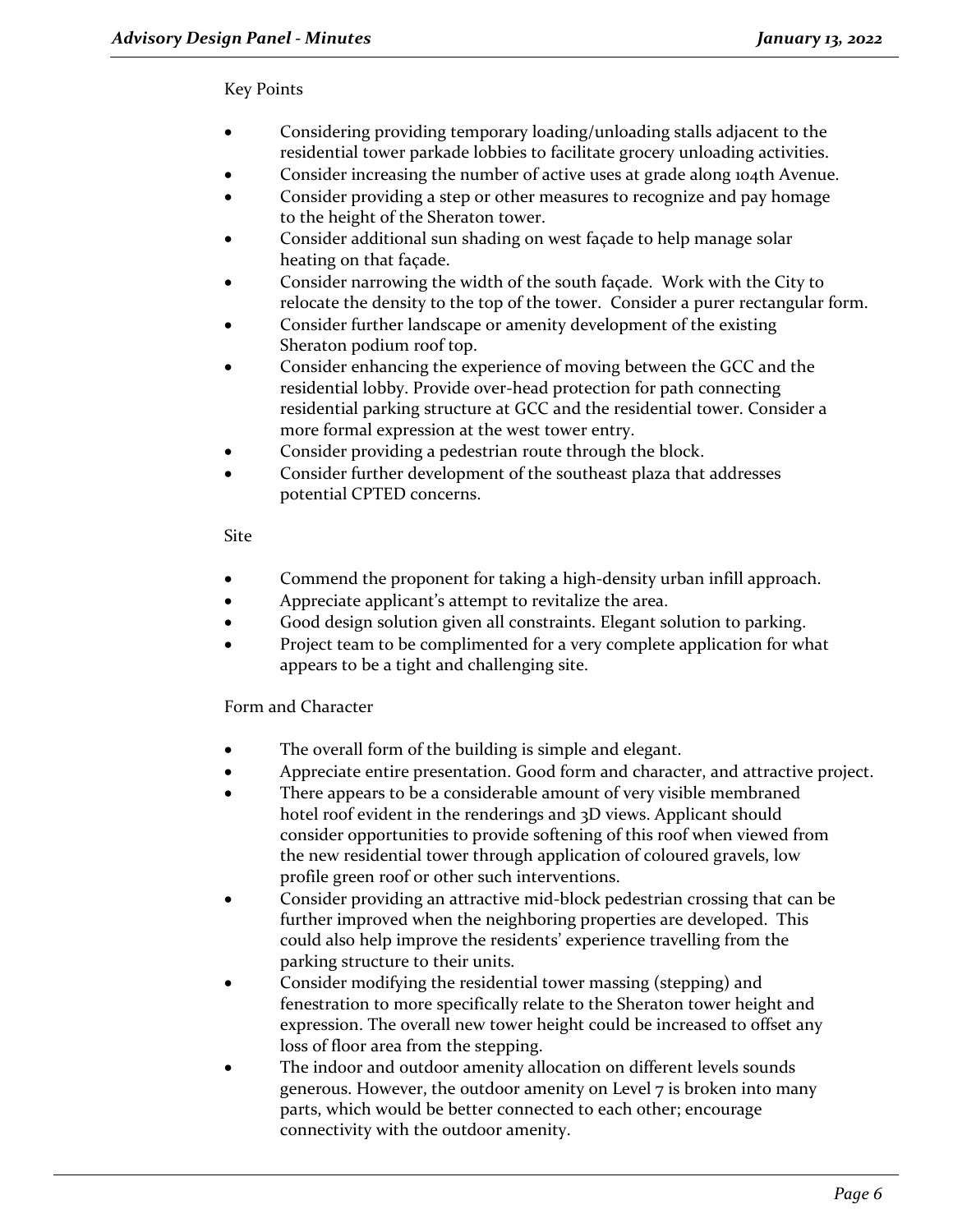- North-south orientation of residential tower of site is challenging for energy efficiency, but given site limitations, other options can't be achieved. A large portion of building is facing west, which has unprotected sunlight and prevents getting advantage of the north mountain view. The balconies work very well for sun shading but because of west-facing windows, some vertical shading as per the City of Surrey's DP guidelines would be advantageous.
- Proximity of the new residential tower to the existing hotel is a concern as it impacts the character of the residential tower, privacy of residential and hotel units. Recommend further design development to the podium layout.
- Guildford is an important urban centre and a regional shopping destination. 104 Avenue is the main corridor on Guildford and would encourage making the south side of the tower more vibrant, pedestrian and community friendly. Currently it is not inviting enough. Recommend further articulation at floor level on the south side, which would give more energy to that part.
- CRU could benefit from increased walkway width along the driveway for better access and visibility.
- Recommend further design development to exposed concrete balconies.
- Design development on the extrusion of the GCC building may be required. A reveal or step may help merge new and old façade materials and reduce the massing facing adjacent residential uses.
- Explore an alternate footprint for the new floors of the GCC to achieve sun shading.
- Improvements to public realm are well handled given the constraints.

# Landscape

- The walkway along the west side is long and isolated. The applicant's suggestion of adding weather protection for this walkway is supported, but also consider more visual permeability from the west side of the lobby onto this walkway, there appears to be quite a wide swath of planting isolating the walkway from the building.
- Ensure that the tree planters in the parking lot are maximized to provide the soil volumes required for the trees to mature and to provide a pleasing visual relief from the asphalt parking.
- Recommend adding more landscaping to the public realm to make that area wider, and to provide a softer and gentler edge especially at the currently sharp corner of CRU to invite people to stop and to encourage social interaction.
- Exterior amenity at level 7 appears well organized relative to the interior amenity.
- Uppermost roof is not the best location for the community garden amenity. Consider an amenity that provides for larger enjoyment for all residents. No doubt there is a commanding view from this location and good solar aspect.